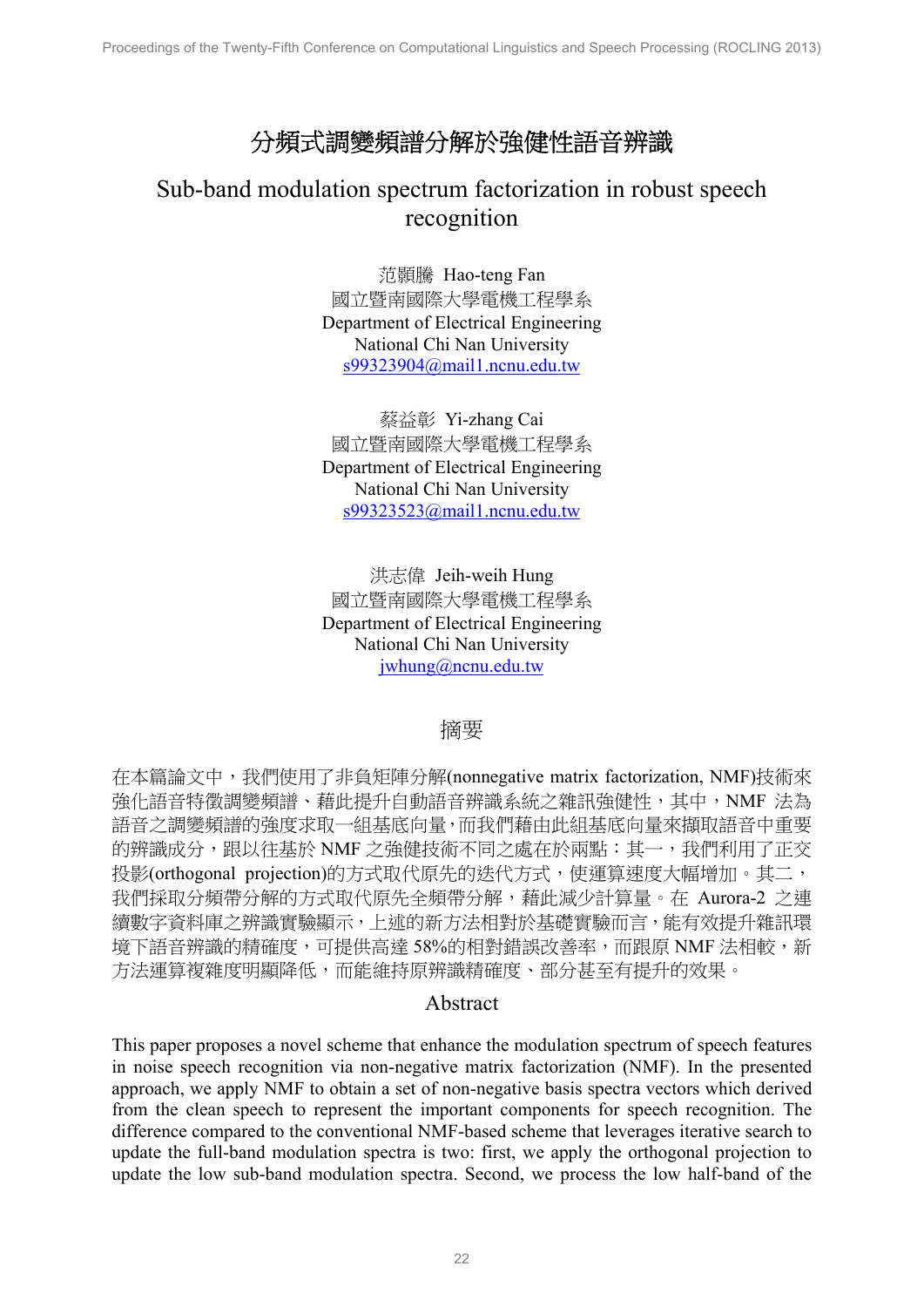modulation spectrum rather than the full-band. The presented new process improves the computation efficiency without the cost of degarded recognition performance. In the Aurora-2 database and task, the presented new NMF-based approach can achieve the average error reduction rate of over 58% relative to the baseline MFCC.

關鍵詞:非負矩陣分解法、強健性、調變頻譜、語音辨識。

Keywords: nonnegative matrix factorization, modulation spectrum, speech recognition, noise robustness.

#### 一、緒論

當一套語音辨識系統[1]應用在實際環境下時,環境的不匹配、語者變異性及發音的變 異性通常會造成辨識效能的低落,為了降低這些變異性所造成的影響而發展的技術, 般而言統稱為強健性技術(robustness techniques)。

常見的語音特徵(speech features)強健性技術中,有一大類別是對於語音特徵的統計 值做正規化(statistics normalization),如倒頻譜平均值正規化法(cepstral mean normalization, CMN)[2]、倒頻譜平均值與變異數正規化法(cepstral mean and variance normalization, CMVN)[3]、倒頻譜增益正規化法(cepstral gain normalization, CGN)[4]、相 對頻譜法(RelAtive SpecTra, RASTA)[5]、倒頻譜平均值與變異數正規化結合自回歸動態 平均濾波器法(cepstral mean and variance normalization plus auto-regressive-moving average filtering, MVA)[6]、統計圖等化法(histogram equalization, HEQ)[7][8]、時間序列 結構正規化法(temporal structure normalization, TSN)[9]等,這些正規化通常是作用於語 音特徵的時間序列(temporal sequence)上。

本篇論文中,與上述正規化法主要不同的是,我們對於特徵時間序列的傅立葉轉 換、即其調變頻譜(modulation spectrum)作強健性更新,其它常見的調變頻譜處理技術 有頻譜統計圖等化法(spectral histogram equalization, SHE)[10]、強度比率等化法 (magnitude ratio equalization, MRE)[10] 、調變頻譜替代法 (modulation spectrum replacement, MSR)與調變頻譜濾波法(modulation spectrum filtering, MSF)[11]等。作用於 調變頻譜上其可能的好處是,我們可以直接針對不同的頻率成分加以處理。由 N.Kanedera 的研究[12]發現,大部份的語音辨識資訊分布在 1 Hz 及 16 Hz 的中低調變 頻率之間,因此如果若著重於處理此段調變頻率成分,而非整體頻帶,預期將可在不影 響原始全頻帶方法之辨識精確度的前提下,有效減低計算上的複雜度、提升強健性技術 的即時(real-time)性。

在分析多維資料的特性時,非負矩陣分解法(non-negative matrix factorization, NMF) [13-16]是近十幾年來相當新穎且有用的技術,起初,NMF 常運用在影像處理上,近年 來,已有許多的相關 NMF 的應用及研究於語音辨識上。例如在文獻[17]中,利用了 NMF 對於語音特徵之全頻帶的調變頻譜作分解與更新,而達到了提升語音特徵強健性的效 果。在本篇論文中,我們延伸了文獻[17][18]的觀念與方法,提出了兩種提升運算效能 的新步驟:

1. 藉由正交投影(orthogonal projection)的方式取代原先 NMF 中求取新調變頻譜強度之 迭代法(iteration approach),如此可避免迭代法中費時的迭代運算及不確定的迭代數目, 進而改進整體的運算速度。

2. 我們採取分頻帶分解的方式取代原先全頻帶分解,可只對於重要的中低頻帶作 NMF 的分解與更新,或分別對中低頻帶與高頻帶作 NMF 的分解與更新,藉此強調中低頻帶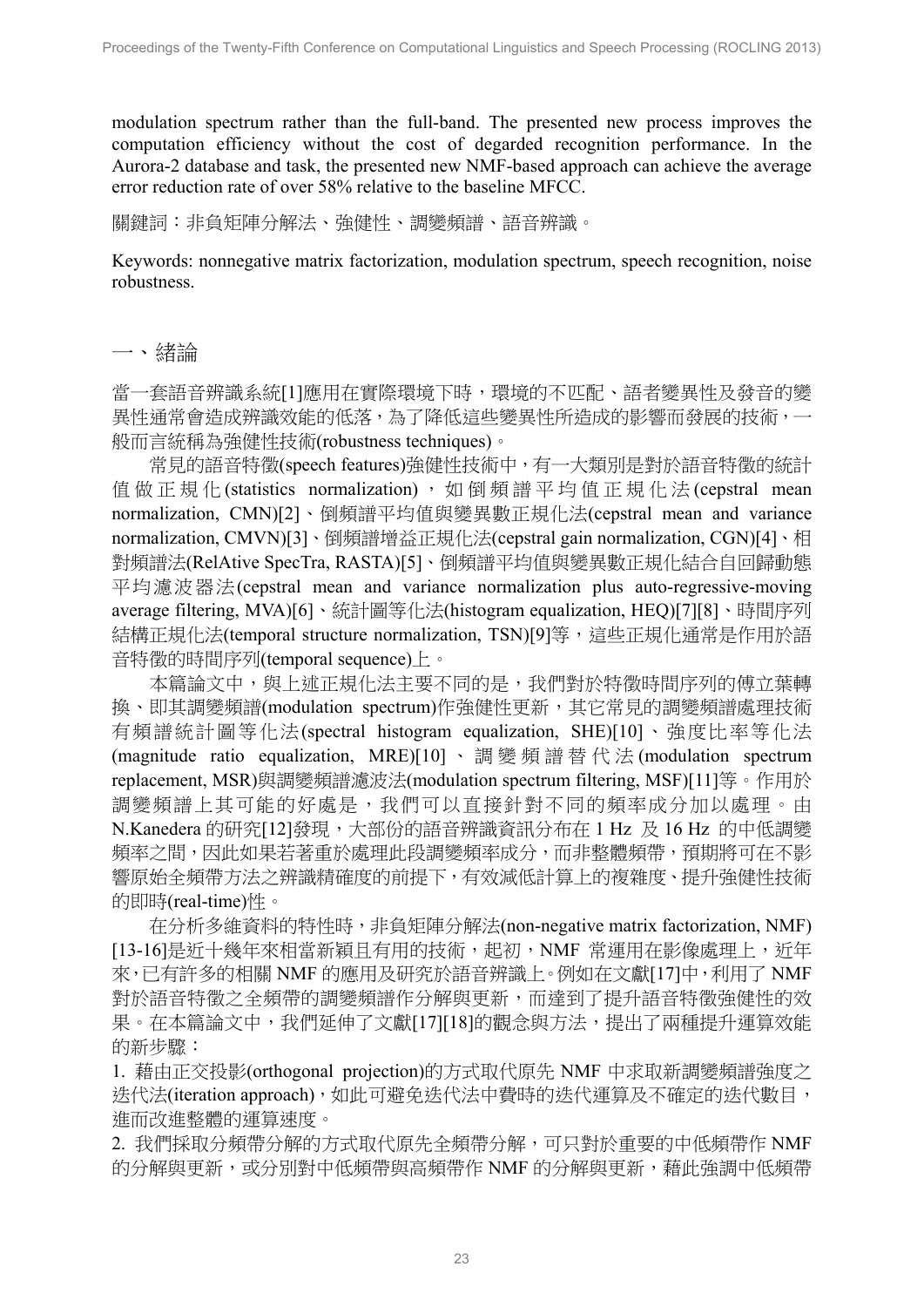的重要性、並可減少計算量。

除了上述採用 NMF 更新及分解調變頻譜之外,我們另行使用文獻[18]中的方法來 進行討論,以主軸成分分析(principal component analysis, PCA)求取調變頻譜基底矩陣, 由於主軸成分分析其主要目的在於針對一群資料找出其最佳投影方向,使得其投影後的 資料點能夠獲得對大之變異量,因此,同樣以投影方法更新調變頻譜,並利用上述分頻 帶分解進行更新的方法降低其運算複雜度。

在 Aurora-2 的數字資料庫的辨識實驗上,我們驗證了上述新方法的良好效果、可有效 降低原始 NMF 處理法的複雜度,有時可附加提升辨識精確度的功能。

二、非負矩陣分解調變頻譜投影法

 在本章節中我們將分成四個小節介紹基本的非負矩陣概念、及本篇論文所提出的方 法之原理與步驟。首先第一小節介紹非負矩陣分解法,接著第二小節說明之前學者所提 出的迭代式頻譜更新法,第三小節則說明本論文所提出的調變頻譜投影法,最後一小節 則是藉由功率頻譜密度圖來討論其效能。

(一)非負矩陣分解法之介紹

非負矩陣分解法(nonnegative matrix factorization, NMF)主要目的是將一個內容皆為 非負實數的矩陣,分解為元素皆為非負實數的兩個基底矩陣之乘積。假設欲分解的非負 矩陣表示為**V = [v ,...v ] 1 M** ,其中 **<sup>j</sup> v** 為矩陣**V** 之第 j 行,而矩陣**V** 的尺寸為 N×M。藉由 NMF 分解**V** ,得到**W**及**H**兩個非負矩陣,如下式表示:

 $\mathbf{V} \approx \mathbf{W}_{\mathbf{W}\sim\mathbf{H}_{\mathbf{w}\sim\mathbf{M}}}$  (1)

**W**及**H**尺寸分別為 N×r 與 r×M,r 可決定**W**及**H**兩矩陣尺寸(一般而言 r 遠小於 N 與 M),其中**W**帶有**v**的行向量的綜合資訊,當我們改寫成**v Wh** » 時,則**v**、**h** 和**V**、**H** 將呈現行相關的關係,換句話說,**v**可視為**W**之行向量的線性組合而**h** 為其權重比,然 而最主要的目的在於使**W**與**H** 兩矩陣的乘積逼近於**V** ,如此一來才能得到一組可靠的 基底,這個過程我們以下式表示:

$$
(\mathbf{W}, \mathbf{H}) = \min_{\tilde{\mathbf{W}}, \tilde{\mathbf{H}}} \sum_{i,\mu} \left( \mathbf{V}_{i,\mu} - \left( \tilde{\mathbf{W}} \tilde{\mathbf{H}} \right)_{i,\mu} \right)^2
$$
 (2)

(二)NMF 使用於全頻帶調變頻譜之迭代式更新

無論是此小節將要介紹的迭代式更新法或是下一小節的投影法,所採用的皆是與壓 縮感知(compressed sensing)[16]相同的概念,簡單來說,所謂的壓縮感知並不直接對訊 號直接做採集,而是經由將信號投影至一組波形上,得到一組壓縮數據後,再藉由最佳 化的方式進行解碼,進而估計出原始訊號的重要訊息。

在文獻[18]中,首先提及利用NMF於語音倒頻譜特徵調變頻譜的更新上。在此,我 們簡要地介紹其更新步驟:

步驟 I. 對於特定項之語音特徵(如第一維倒頻譜特徵)而言,將用以訓練聲學模型的每一 句乾淨語音特徵時間序列作作離散傅立葉轉換(discrete Fourier transform, DFT), 得到其 調變頻譜序列,將這些不同語句所對應之調變頻譜序列的強度(magnitude)排成一個矩陣 **V** 的每一行(column),因此若**V** 的尺寸為 N×M,代表了我們共有 M 句語音,而其頻率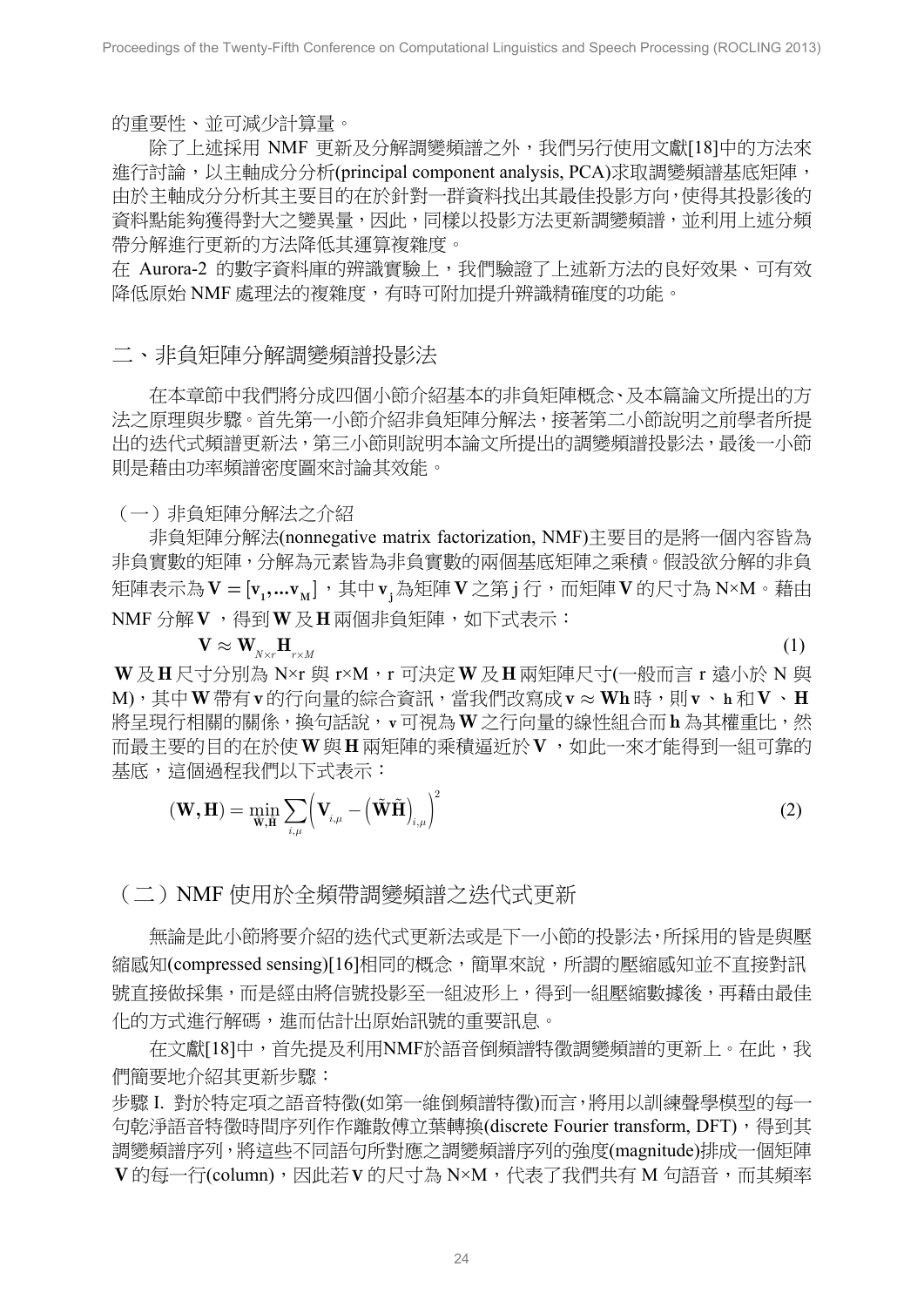點數為 N。

步驟 II. 利用前述之 NMF 法分解矩陣**V** ,即求取等式(1)中的兩個矩陣**W**與**H**。其中矩 陣 **W** 包含了 r 個尺寸為 N×1 的行向量(column vector),這 r 個行向量包含了每一句乾淨 語音調變頻譜強度之基底向量,而**H** 則是代表了每一句乾淨語音的權重。

步驟 III. 對於訓練與測試的語句其特徵時間序列的調變頻譜強度(以向量**v** 表示),我 們利用前步驟所得的矩陣 **<sup>W</sup>** ,對此向量 **v** 以 NMF 的迭代法作逼近進而求得最後的  $\mathbf{h}^{(L)}$ , 而 $\mathbf{h}^{(L)}$ 即為 $\tilde{\mathbf{v}}$ 與 $\mathbf{W}$ 之間的權重比關係,整個過程如下:

 $\eta$ 始: 任意指定一非負向量 $\mathbf{h}^{(0)}$ 。

迭代:前後兩向量 (*j*) **h** 與 (*j*+1) **h** 的關係為:

$$
\mathbf{h}_{k}^{(j+1)} = \mathbf{h}_{k}^{(j)} \frac{(\mathbf{W}^{T} \tilde{\mathbf{v}})_{k}}{(\mathbf{W}^{T} \mathbf{W} \mathbf{h}^{(j)})_{k}}
$$
(3)

其中對向量使用下標 k 代表此向量中的第 k 項。

終止:在多次迭代之後,藉由最後一次迭代所得的向量h<sup>(l)</sup>(假設迭代總次數為 L),新調變頻譜強度為:

$$
\tilde{\mathbf{v}}' = \mathbf{W} \mathbf{h}^{(\text{L})}. \tag{4}
$$

此新的調變頻譜強度配合原始的相位成分(phase part), 經過反傅立葉轉換就可得到新的 特徵時間序列。

(三)NMF 使用於調變頻譜之投影式更新

在這裡,我們為前述的 NMF 調變頻譜更新技術,提出了兩個降低計算複雜度的修 正步驟,分述如下:

# **I.** 使用正交投影**(orthogonal projection)**替代原始的迭代法:

根據之前的描述,新調變頻譜強度由於 $\mathbf{\tilde{v}}'$ 必須以迭代方式輾轉求得,因此極可能影 響演算法的運算複雜度。因此,我們希望能找出"單次"的運算法來求取新調變頻譜強 度。如式(4)所示,新調變頻譜強度 $\tilde{v}'$ 是由乾淨語音所得的基底矩陣 W中每一個行向量 作線性加成(linear combination)而得,換言之,**v**¢必落在基底矩陣**W** 之行空間(column space)中。根據線性代數的知識,我們直接採用原始調變頻譜強度**v** 投影於基底矩陣**W** 之行空間之分量,作為新的調變頻譜強度,可表示為:

$$
\tilde{\mathbf{v}}' = \text{proj}_{\mathbf{w}}(\mathbf{v}) = \mathbf{W}(\mathbf{W}^{\mathrm{T}}\mathbf{W})^{\mathrm{T}}\mathbf{W}^{\mathrm{T}}\mathbf{v}
$$
\n(5)

或

$$
\tilde{\mathbf{v}}' = \text{proj}_{\mathbf{w}}(\mathbf{v}) = \mathbf{B}\mathbf{B}^{\mathrm{T}}\mathbf{v}
$$
\n(6)

其中,矩陣B包含了基底矩陣W之行空間的正交基底(orthogonal basis),接下來我們將 採用(6)式來求得新的調變頻譜強度而不是(5)式的主要原因,是因為**W**有可能為稀疏矩 陣(sparse matrix)日秩數小於 r,若此情況一日發生,則 **(WTW)** 項將呈現無解的情形, 因此採用(6)式將可避免此問題,並且帶有額外的好處為矩陣**B**可在更新每一句語音調 變頻譜前就事先由矩陣**W**求得,相較之下複雜度相對較低。採用投影法的最大優點在 於無須隨著不同的語句而重新計算,所以並不會影響更新每一句特徵之運算複雜度。同 時,在等式(6)的運算中,我們可以先計算向量 B<sup>T</sup>v,再將其左乘上矩陣,這樣的作法 會遠比直接將事先算好的投影矩陣 **<sup>T</sup> BB** 乘上向量**v**來的少。例如,矩陣**B**的尺寸(至多)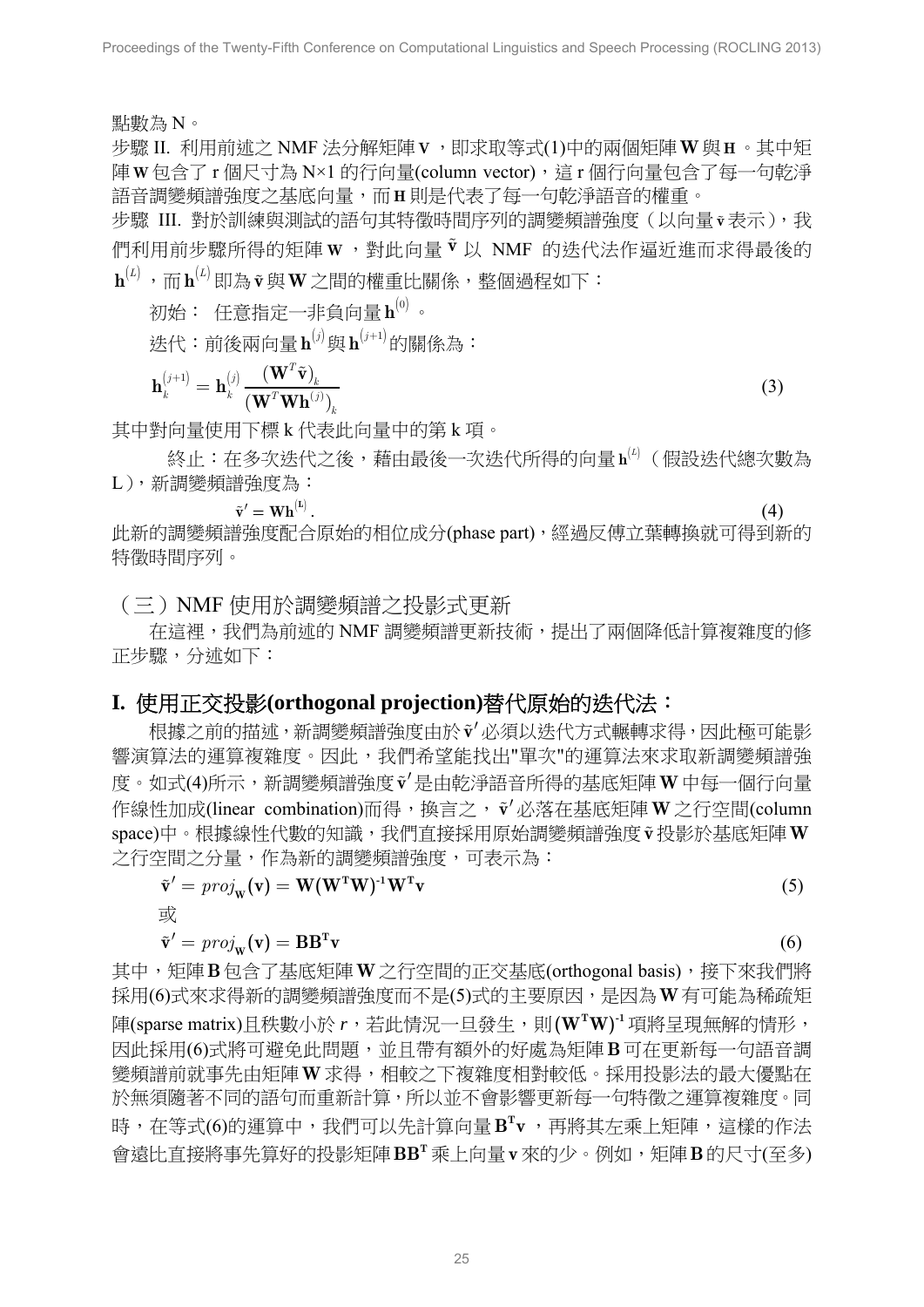為 N×r,矩陣 **<sup>T</sup> BB** 的尺寸為 N×N,故若直接把 **<sup>T</sup> BB** 右乘尺寸為 N×1 的向量**v**,所需的 乘法數目為 N2 ;然而,先計算 **<sup>T</sup> B v** ,再計算 **<sup>T</sup> B(B v)**所需的乘法數目為 Nr+Nr=2Nr, 而實際運用上,2Nr 通常低於 N2 ,這是因為由於在 NMF 運算中,求取的基底矩陣**W**其 行向量個數 r 通常遠低於其尺寸 N。( 在我們的實驗設定中,N=513, r=10,則 2Nr=5120 < 65536= N2 ),整體過程如下圖一所示。



圖一 投影式調變頻譜更新法流程圖

# **II.** 使用子頻帶更新替代原始的全頻帶更新:

如同先前所提到的,不同頻帶的語音特徵時間序列調變頻譜對語音辨識的重要性並 不一致,圖二為利用 NMF 所求得的基底矩陣**W**之調變頻譜強度分布圖,我們可觀察到 其分佈區域大多集中於 10 Hz 之前, 由此可知低頻帶的成分尤其重要, 等量的雜訊干擾 若存在於低頻帶,相較於存在於高頻帶,對於語音辨識的精確度影響更大,原始的 NMF 更新法則是對於全頻帶一併更新,而在這裡的新步驟裡,我們只針對前半段子頻帶的調 變頻譜作更新,相較於原方法,不僅可以降低一半的複雜度,我們也預期這樣的處理並 不會影響其後的辨識精確度,此點可在之後的實驗數據中證實。接下來我們將原始的 NMF 更新法以 NMF(i,f)表示,其中的代號"i"與"f"分別代表了迭代(iteration)與全頻帶 (full-band)兩個詞),及本論文提出的兩種改良式 NMF 法的排列組合,分別以 NMF(p,f) 、 NMF(i,low) 與 NMF(p,low)表示,其中的代號"p"與"low"分別代表了投影 projection 與低頻帶 low-band 兩個詞)。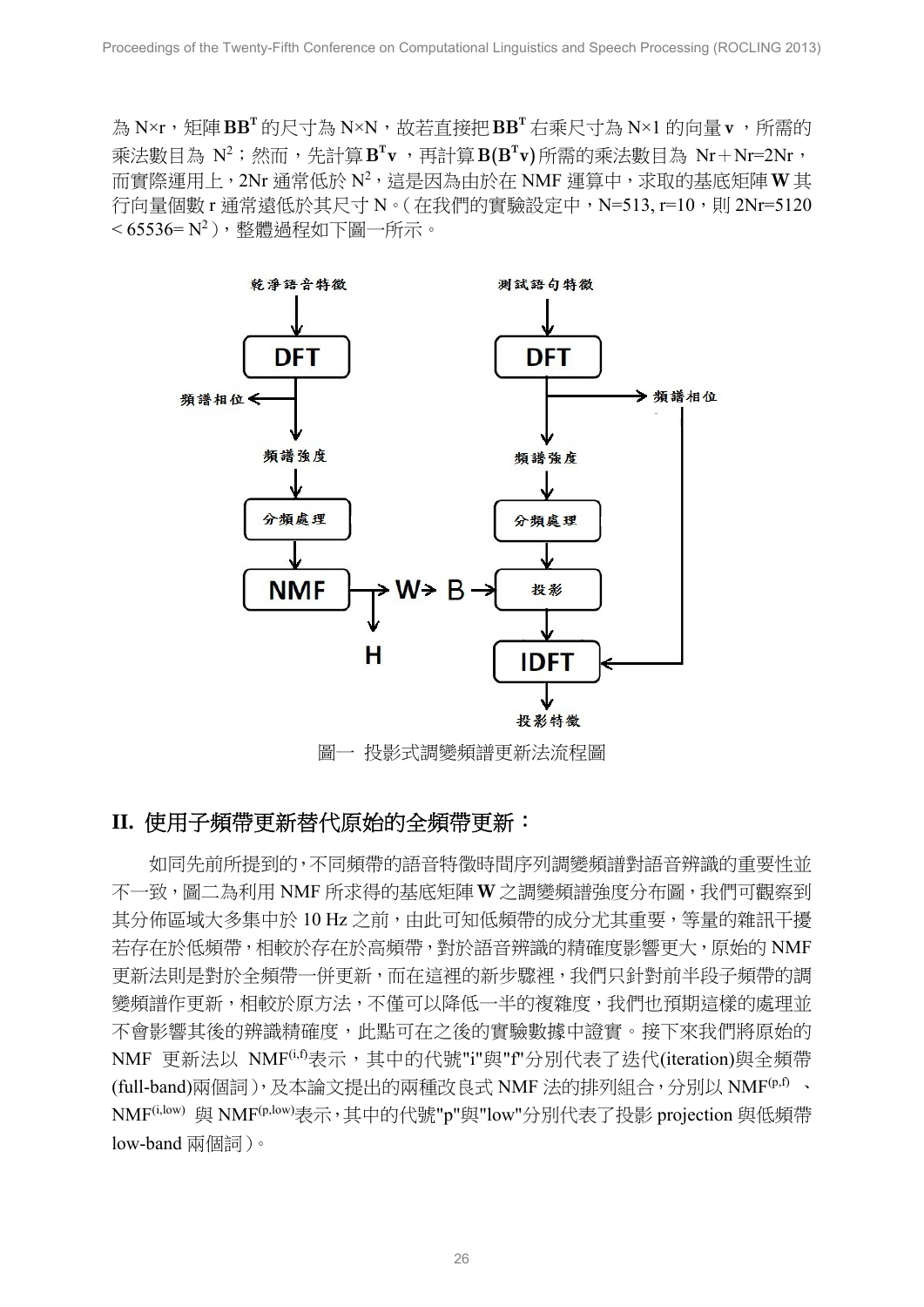

#### (四)迭代法及投影法之初步效能討論

 此小節主要在於比較迭代法與投影法的調變頻譜失真改善程度,藉由功率頻譜密度 (power spectral density, PSD)圖來評估這兩個方法的效能。在此我們採用 AURORA 2.0[19] 資料庫中的 MAH 27O6571A 語音檔,加上不同訊雜比(SNR)的地下鐵 (subway) 雜訊, 使用的 NMF 法,其參數 r 設為 10。圖三的(a)(b)(c)(d)分別代表經過全頻帶迭代法、全 頻帶投影法、低頻迭代法及低頻投影法處理後的第 1 維特徵序列的功率頻譜密度圖。

根據四個功率調變頻譜密度圖的結果,我們可發現四種結果都表現出相當好的失真改善 性能,無論是經過迭代法或投影法處理過後的功率頻譜密度圖都明顯集中於調變頻率範 圍[0, 25Hz]之間,因此,針對此段調變頻率範圍進行處理的效果可相當接近於全頻帶處 理,在之後的辨識率實驗中也將證明此點。此外,在圖 3.1(c)(d)中可觀察到經過半頻處 理後的兩種方法在 25Hz 前的失真改善程度皆相當良好。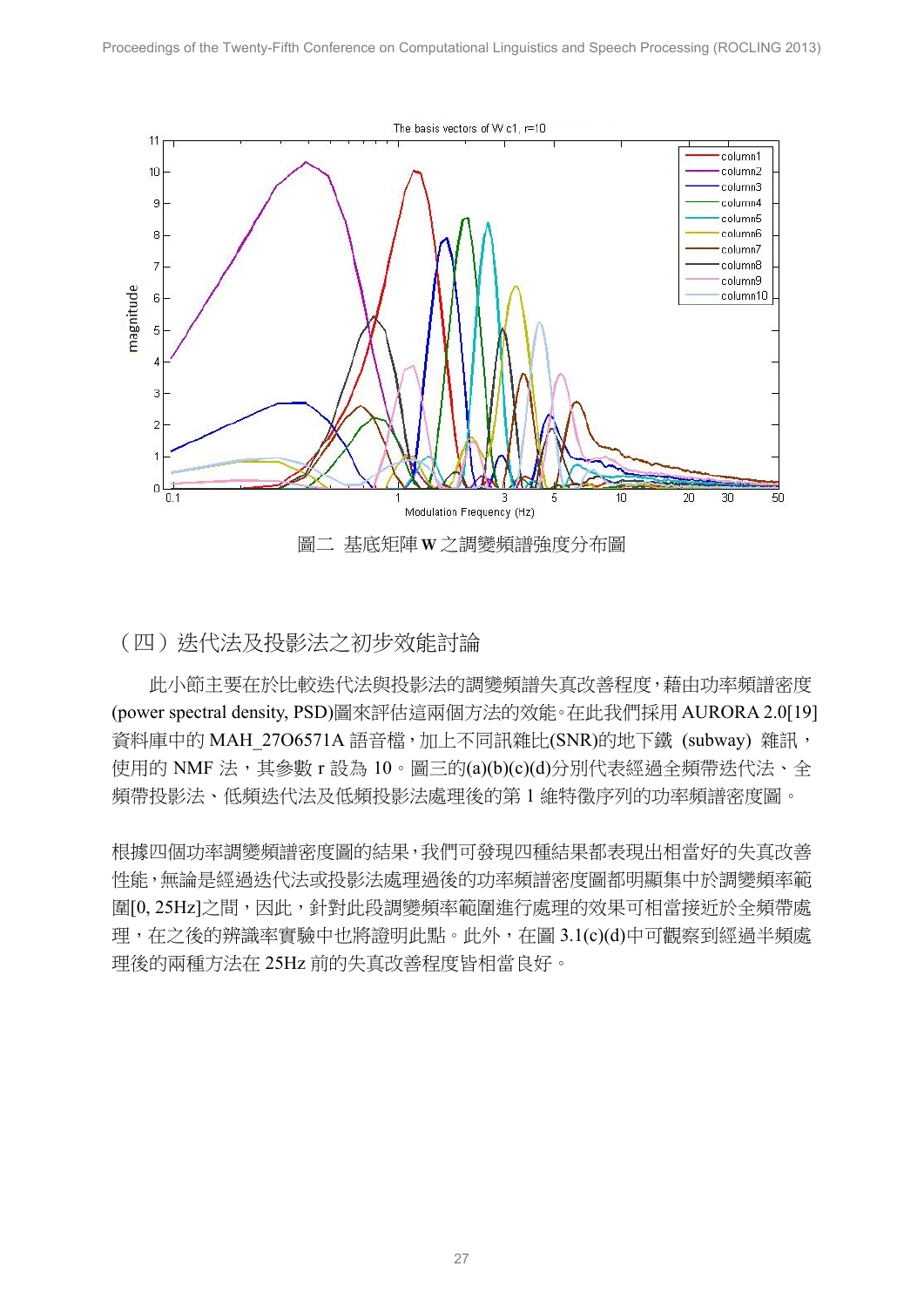

圖三 各種方法作用於不同訊雜比下的 c1 特徵序列之功率頻譜密度圖:(a)全頻帶迭代法 (b)全頻帶投影法 (c)低頻帶迭代法 (d)低頻帶投影法

# 三、實驗環境設定

本論文之實驗中所採用的語音資料庫為歐洲電信標準協會(European Telecommunication Standard Institute, ETSI)所發行的 AURORA 2.0[19]語音資料庫,內容包含美國成年男女 以人工方式錄製的一系列連續英文數字字串,在我們所採取的乾淨模式訓練、多元雜訊 模式測試(clean-condition training, multi-condition testing)之實驗架構中,用以訓練聲學模 型之語句為 8440 句乾淨語句,唯其包含了 G.712 通道之通道效應。測試語料則包含了 三個子集合: Sets A 與 B 的語句摻雜了加成性雜訊, Set C 則同時包含加成性雜訊與摺 積性雜訊, Sets A 與 B 各包含 28800 句語音, Sets C 包含 14400 句語音。加成性的雜訊 種類分別為:地下鐵(subway)、人類嘈雜聲(babble)、汽車(car)、展覽館(exhibition)、餐 廳(restaurant)、街道 (street)、機場 (airport)、火車站(train station)等雜訊,並以不同程 度的訊雜比(signal-to-noise ratio, SNR)摻雜,分別為: clean、20 dB、15 dB、10 dB、5 dB、 0 dB 與-5 dB;而通道效應分為 G712 與 MIRS 兩種通道標準,由國家電信聯盟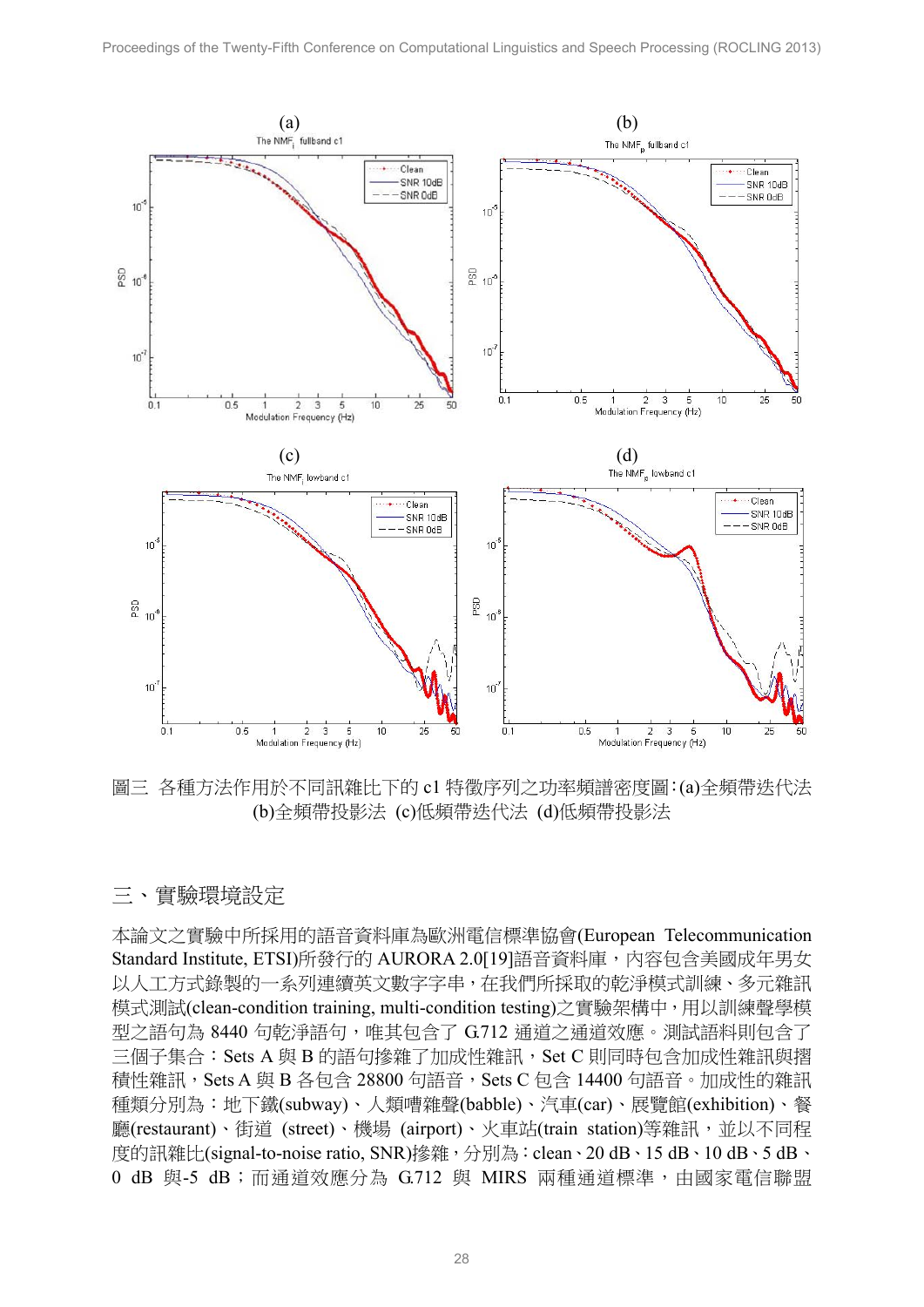#### (international telecommunication Union, ITU)[20]所訂定而成。

上述之用以訓練與測試的語句,我們先將其轉換成梅爾倒頻譜特徵參數(mel-frequency cepstral coefficients, MFCC), 作為之後各種強健性方法的基礎特徵(baseline feature), 建 構 MFCC 特徵的過程主要是根據 AURORA 2.0[19]資料庫中的設定,最終 MFCC 特徵 包含了 13 維的靜態特徵(static features)附加上其一階差分與二階差分的動態特徵 (dynamic features),共 39 維特徵。值得一提的是,本論文之後所提的強健性技術,皆是 作用於 13 維的靜態特徵上,再由更新後的靜態特徵求取 26 維的動態特徵。同時,為了 初步降低雜訊對於語音特徵的干擾,我們先以簡易但效果卓著的 MVN 法處理 MFCC 特徵,之後再配搭所新提出的各種基於 NMF 的演算法,藉此得到更佳的辨識精確度。

在聲學模型上,我們採取連續語音辨識中常見的隱藏式馬可夫模型(hidden Markov model, HMM), 並採用由左到右(left-to-right)形式的 HMM, 意即下一個時間點所在的狀 態只能停留在當下的狀態或下一個鄰近的狀態,狀態的變遷隨著時間由左至右依序前 進。此外,模型中的狀態觀測機率函數為連續式高斯混合機率函數(Gaussian mixtures), 所以此模型又稱為連續密度隱藏式馬可夫模型(continuous-density hidden Markov model, CDHMM)。我們採用了 HTK[21]軟體來訓練上述的 HMM,在模型單位的選取上,採用 前後文獨立(context independent)的模型樣式,所得之聲學模型包含了 11 個數字(oh, zero, one, …, nine)與靜音的隱藏式馬可夫模型, 每個數字的 HMM 皆包含了 16 個狀態, 而 每個狀態由 3 個高斯混合函數組成。

四、實驗數據與討論

本節將由四部分所組成。

# (一) 基於迭代方式之 NMF 頻譜強度更新法其辨識率實驗結果與討論

在本節中,我們列出兩種基於迭代方式之 NMF 頻譜強度更新法:NMF(i,f) (全頻帶更新) 與 NMF<sup>(i,low)</sup> (半頻帶更新)所得的實驗結果並加以討論,我們變化式(1)所設定的矩陣行 向量數 r,來觀察其帶來的影響。為了比較方便起見,我們先於表一與表二分別列出各 種方法於「同一組別、不同訊雜比」與「同一訊雜比、不同組別」之平均辨識率,且先 固定參數 r=10,接著變化參數 r=5, 10, 15, 觀察 NMF(i,f) (全頻帶更新) 與 NMF<sup>(i,low)</sup> (半 頻帶更新)兩法的總平均辨識率,呈現於表三中。

從表一、表二與表三之數據,我們可發現:

1. 只處理低頻帶之 NMF(i,low)法在三組不同的雜訊環境下,對於 MVN 欲處理的語音特 徵在辨識率上的提升,幾乎等同於原始處理全頻帶之 NMF<sup>(i,f)</sup>法, 在 Set A 與 Set B 中的 辨識表現上,NMF(i,low)法略低於 NMF(i,f)法, 但在 Set C 上, NMF<sup>(i,low)</sup>法則略優於 NMF<sup>(i,f)</sup> 法,此結果呼應之前我們的推測,即由於語音鑑別資訊大部分集中於低頻帶區域,只對 低頻帶處理就可獲得很好的效能,幾乎等同於全頻帶的處理。

2. 上述之 NMF(i,low)法與 NMF(i,f)法不僅在三組不同的雜訊環境下之平均效能相似,在不 同的訊雜比(SNR)環境下,得到的辨識率也十分相近,這顯示辨識環境中無論雜訊程度 的多寡,低頻帶處理的 NMF<sup>(i,low)</sup>法都不會顯著低於原始全頻帶處理的 NMF<sup>(i,f)</sup>法的強健 性效能。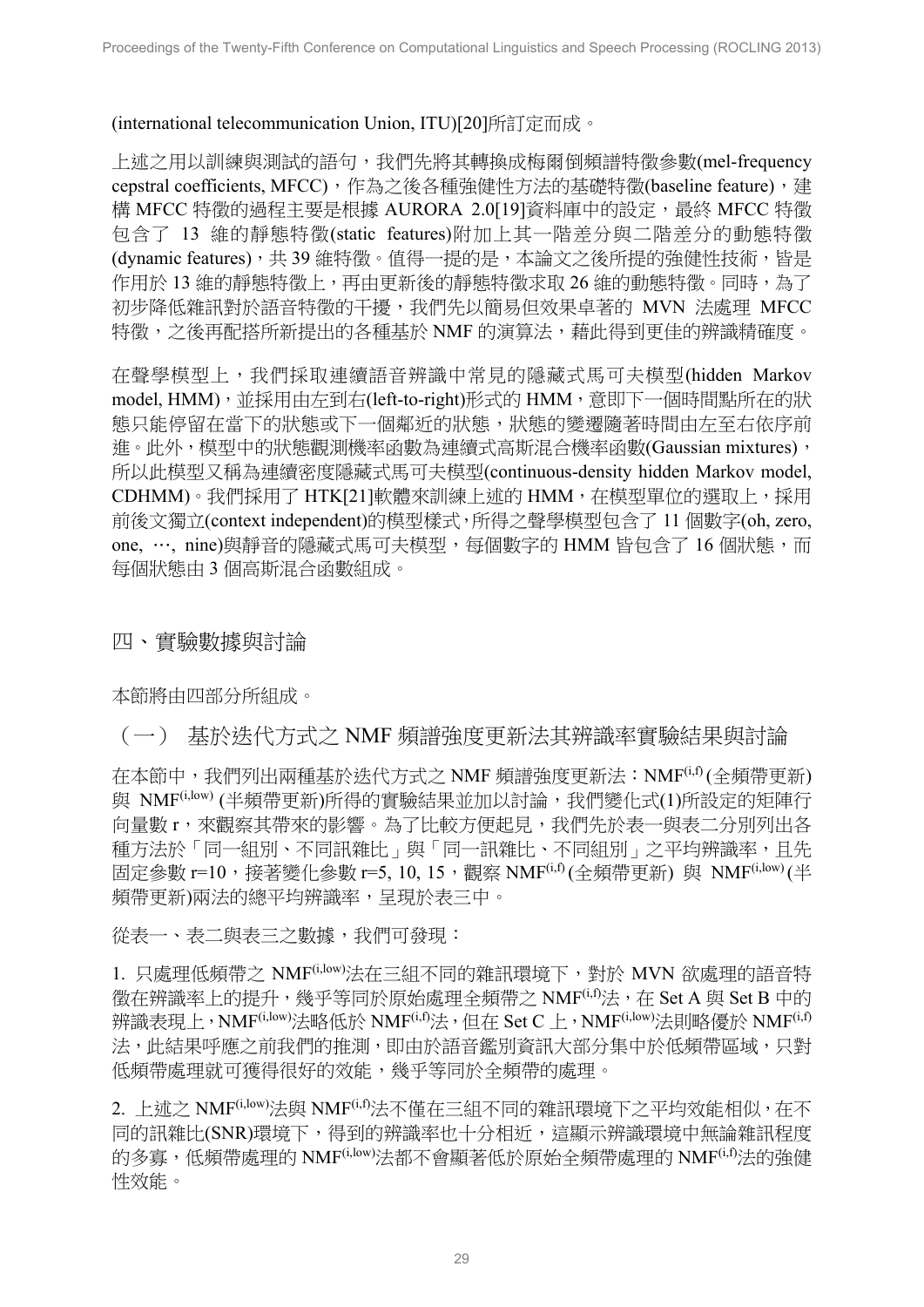3. 當變化基底頻譜向量數 r 時,可發現就總平均辨識率而言,r 值的三種設定(5, 10, 15) 所對應的兩種 NMF 法效果也是十分接近,較小的 r 值對應之平均辨識率甚至是較好的, 這顯示了我們可以使用少量的基底頻譜,就可使這兩種 NMF 法發揮其近乎最佳的效果。

表一、使用 10 個基底頻譜向量(r=10)時, 原始 NMF(i,f)法與新提出之 NMF(i,low)法在 不同組別之下、取 5 種訊雜比(20 dB, 15 dB, 10 dB, 5 dB 與 0 dB)之辨識率(%)平均比較

|                        | Set A | Set B | Set C | Avg   | <b>RR</b> |
|------------------------|-------|-------|-------|-------|-----------|
| <b>MVN</b>             | 73.81 | 75.02 | 75.08 | 74.55 | 36.76     |
| NMF <sup>(i,f)</sup>   | 82.65 | 83.94 | 81.75 | 82.99 | 57.73     |
| NMF <sup>(i,low)</sup> | 82.80 | 84.08 | 81.89 | 83.13 | 58.08     |

表二、使用 10 個基底頻譜向量(r=10)時, 原始 NMF<sup>(i,f)</sup>法與新提出之 NMF<sup>(i,low)</sup>法在不 同組別之下、取 5 種訊雜比(20 dB, 15 dB, 10 dB, 5 dB 與 0 dB)之辨識率(%)平均比較

|                        | Clean | 20 dB | 15dB  | 10 dB | 5 dB  | $0$ dB | $-5$ dB |
|------------------------|-------|-------|-------|-------|-------|--------|---------|
| <b>MVN</b>             | 99.08 | 96.58 | 93.07 | 84.56 | 65.24 | 33.73  | 13.39   |
| NMF <sup>(i,f)</sup>   | 98.71 | 96.57 | 94.48 | 89.52 | 78.23 | 55.11  | 26.64   |
| NMF <sup>(i,low)</sup> | 98.76 | 96.74 | 94.65 | 89.74 | 78.61 | 54.87  | 25.60   |

表三、使用三種基底頻譜向量數的設定(r=5, 10, 15)時, 總平均辨識率(%)之比較

|                        | $r = 5$ | $r = 10$ | $r = 15$ |
|------------------------|---------|----------|----------|
| NMF <sup>(i,f)</sup>   | 83.36   | 82.99    | 82.87    |
| NMF <sup>(i,low)</sup> | 83.19   | 83.13    | 83.09    |

(二)基於正交投影方式之 NMF 頻譜強度更新法其辨識率實驗結果與討論

在本節中,我們列出了所新提出之兩種基於**正交投影方式**之 NMF 頻譜強度更新法: NMF<sup>(p,f)</sup> (全頻帶更新) 與 NMF<sup>(p,low)</sup> (半頻帶更新)所得的實驗結果並加以討論,類似前 一節,我們變化式(1)所設定的矩陣行向量數 r,來觀察其帶來的影響。且為了方便起見, 我們先於表四與表五中分別列出各種方法於「同一組別、不同訊雜比」與「同一訊雜比、 不同組別」之平均辨識率,且先固定參數 r=10,接著變化參數 r=5. 10, 15, 觀察 NMF<sup>(p,f)</sup> (全頻帶更新) 與 NMF(p,low) (半頻帶更新)兩法的總平均辨識率,呈現於表六之中。從這 幾個表中,我們得到了與上一節十分類似的結論,亦即:

1. 利用正交投影方式之全頻處理法 NMF<sup>(p,f)</sup>與半頻處理法 NMF<sup>(p,low), 無論於不同類別</sup> 或是不同程度的雜訊環境,對於 MVN 預處理之 MFCC 語音特徵都有十分接近的辨識 率改善效能。

2. 少量的基底頻譜向量(r=5)即可使全頻處理法 NMF(p,f)與半頻處理法 NMF(p,low)都達到 很好的辨識精確度。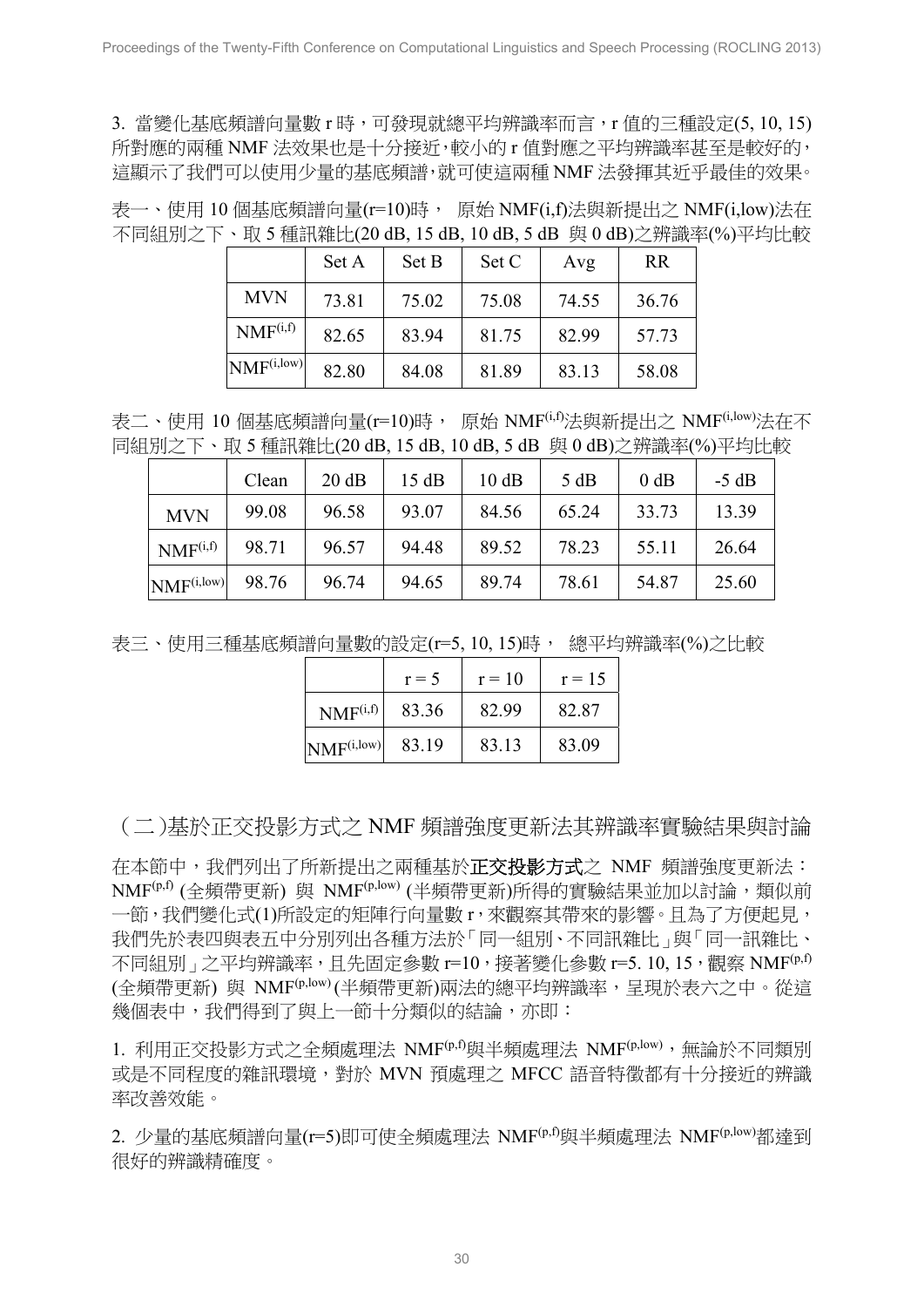表四、使用 10 個基底頻譜向量(r=10)時, 原始 NMF<sup>(p,f)</sup>法與新提出之 NMF<sup>(p,low)</sup>法在不 同組別之下、取 5 種訊雜比(20 dB, 15 dB, 10 dB, 5 dB 與 0 dB)之辨識率平均比較

|                                | Set A | Set B | Set C | Avg   | <b>RR</b> |
|--------------------------------|-------|-------|-------|-------|-----------|
| <b>MVN</b>                     | 73.81 | 75.02 | 75.08 | 74.55 | 36.76     |
| NMF <sup>(p,f)</sup>           | 82.66 | 83.82 | 81.63 | 82.92 | 57.56     |
| $\text{NMF}^{(p, \text{low})}$ | 82.65 | 83.97 | 81.90 | 83.03 | 57.84     |

表五、使用 10 個基底頻譜向量(r=10)時, 原始 NMF<sup>(p,f)</sup>法與新提出之 NMF<sup>(p,low)</sup>法在不 同組別之下、取 5 種訊雜比(20 dB, 15 dB, 10 dB, 5 dB 與 0 dB)之辨識率平均比較

|                        | Clean | 20 dB | 15 dB | 10 dB | 5 dB  | 0 dB  | $-5 dB$ |
|------------------------|-------|-------|-------|-------|-------|-------|---------|
| <b>MVN</b>             | 99.08 | 96.58 | 93.07 | 84.56 | 65.24 | 33.73 | 13.39   |
| $NMF^{(p,f)}$          | 98.73 | 96.61 | 94.48 | 89.53 | 78.20 | 54.70 | 25.92   |
| NMF <sup>(p,low)</sup> | 98.74 | 96.65 | 94.57 | 89.72 | 78.55 | 54.72 | 25.07   |

表六、使用三種基底頻譜向量數的設定(r=5, 10, 15)時, 總平均辨識率之比較

|                        | $r = 5$ | $r = 10$ | $r = 15$ |
|------------------------|---------|----------|----------|
| NMF <sup>(p,f)</sup>   | 83.33   | 8292     | 83.20    |
| NMF <sup>(p,low)</sup> | 83.34   | 83.03    | 82.97    |

(三)各種強健性方法之效能比較

接下來我們將彙整前述不同的調變頻譜更新方法之實驗結果,除了我們先前提及的四種 基於 NMF 的調變頻譜更新法: NMF<sup>(i, f)</sup>、NMF<sup>(i, low)</sup>、NMF<sup>(p, f)</sup>與 NMF<sup>(i, low)</sup>之外,在這裡 我們也同時作了兩個特徵時間序列更新法: HEQ 與 MVA, 及基於 PCA 的調變頻譜更 新法,為了精簡比較起見,在各種 NMF 法與 PCA 法中, 基底向量數目 r 固定為 10。

此外,我們也進一步夫分析, 在 NMF 法與 PCA 法中, 僅更新整段頻帶之前 1/3 (約前 170個頻率點)與前 1/4 (前 128 個頻率點)之頻譜強度對於辨識率之影響為何。這些 實驗數據皆彙整於表七。藉由表七可以觀察到下列幾點:

- 1. MVN 法在處理 MFCC 特徵上,可使平均辩識率從 59.75%大幅提昇至 74.55%,而 HEO 及 MVA 更可分別提供 22.46%及 19.00%的絕對錯誤率改善。
- 2.PCA 法無論處理全頻帶或低頻帶,都能有十分顯著的辨識率改進,且跟 NMF 的效能 幾乎不相上下,甚至於更高,此原因極可能是雖然 PCA 並未加入「所求得之調變頻 譜強度必不為負」的限制,但其實得到的頻譜強度仍然絕大部分都是大於或等於零, 相位失真的可能性極小,所以效能優越。這將在之後的章節作說明。
- 3.HEQ 與 MVA 相對於 MVN 法能夠帶來更佳的辨識率,但本論文所討論之四種 NMF 頻譜更新法則明顯都優於 HEQ 與 MVA。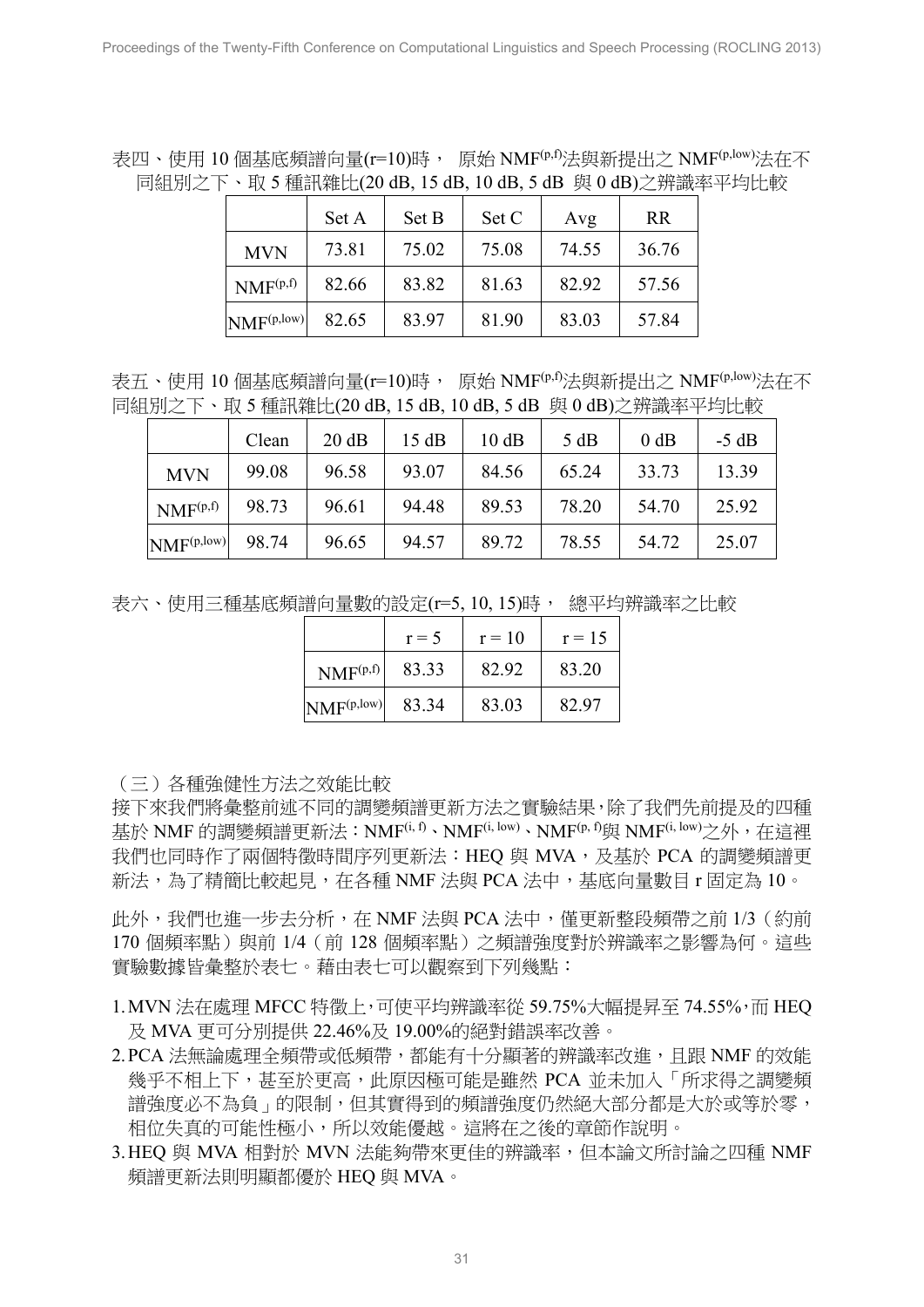- 4. 之前所討論的兩種低頻帶更新法NMF<sup>(i,low)</sup>與NMF<sup>(f,low)</sup>皆是更新半頻帶的頻譜強度(相 當於更新 256 個低頻率點),如果我們將更新範圍縮減至全頻帶的 1/3 與 1/4(分別為 三個表中所列之 170 點與 128 點), 其辨識率相對於全頻帶與半頻帶的更新法而言, 確實會逐漸變低,但是變低的幅度並未很顯著,PCA 法也是如此,這代表了對於 NMF 與 PCA 法而言,我們可以更新比一半更少的頻率點,就足以趨近更新全部頻率點之 效能。
- 5.我們所提的三種新方法:NMF(i,low)、NMF(p,f)與 NMF(p,low)若與原始的 NMF(i,f)法相較, 全頻式的 NMF(p,f)、半頻式的 NMF(i,low)與 NMF(p,low)皆可得到十分接近的平均辨識率。
- 6.整體而言,在本論文中所提出的兩種改善步驟(正交投影與低頻處理),確實能降低 原始 NMF 用於更新語音調變頻譜之方法的運算複雜度,同時,辨識率並不會因此而 降低。在使用正交投影法的改善步驟時,所得到的辨識率甚至可超越原步驟之結果, 意味了此兩種新步驟可同時使 NMF 法的效率與效能同時提升。

| 方法                | 更新之低頻<br>率點個數 | 基底向<br>量個數 | Set A | Set B | Set C | 平均    | AR.   | <b>RR</b> |
|-------------------|---------------|------------|-------|-------|-------|-------|-------|-----------|
| <b>MFCC</b>       |               |            | 59.24 | 56.37 | 67.53 | 59.75 |       |           |
| <b>MVN</b>        |               |            | 73.81 | 75.02 | 75.08 | 74.55 | 14.80 | 36.76     |
| <b>HEQ</b>        |               |            | 79.96 | 81.74 | 80.45 | 80.77 | 21.02 | 52.22     |
| <b>MVA</b>        |               |            | 78.15 | 79.17 | 79.12 | 78.75 | 19.00 | 47.21     |
|                   | Full          | $r=10$     | 82.65 | 83.94 | 81.75 | 82.99 | 23.24 | 57.73     |
| 迭代式               | 256           | $r=10$     | 82.80 | 84.08 | 81.89 | 83.13 | 23.38 | 58.08     |
| <b>NMF</b>        | 170           | $r=10$     | 82.55 | 83.93 | 81.88 | 82.97 | 23.22 | 57.68     |
|                   | 128           | $r=10$     | 82.24 | 83.62 | 81.40 | 82.62 | 22.87 | 56.83     |
|                   | <b>Full</b>   | $r=10$     | 82.66 | 83.82 | 81.63 | 82.92 | 23.17 | 57.56     |
| 投影式<br><b>NMF</b> | 256           | $r=10$     | 82.65 | 83.97 | 81.90 | 83.03 | 23.28 | 57.84     |
|                   | 170           | $r=10$     | 82.66 | 83.90 | 81.84 | 82.99 | 23.24 | 57.74     |
|                   | 128           | $r=10$     | 82.37 | 83.86 | 81.64 | 82.82 | 23.07 | 57.32     |
|                   | Full          | $r=10$     | 83.10 | 84.13 | 82.22 | 83.34 | 23.59 | 58.60     |
| <b>PCA</b>        | 256           | $r=10$     | 82.23 | 83.57 | 81.63 | 82.65 | 22.90 | 56.89     |
|                   | 170           | $r=10$     | 82.41 | 83.66 | 81.71 | 82.77 | 23.02 | 57.20     |
|                   | 128           | $r=10$     | 82.49 | 83.71 | 81.73 | 82.82 | 23.07 | 57.32     |

表七、不同調變頻譜正規化法與各種特徵時間序列強健性技術之辨識率(%)比較表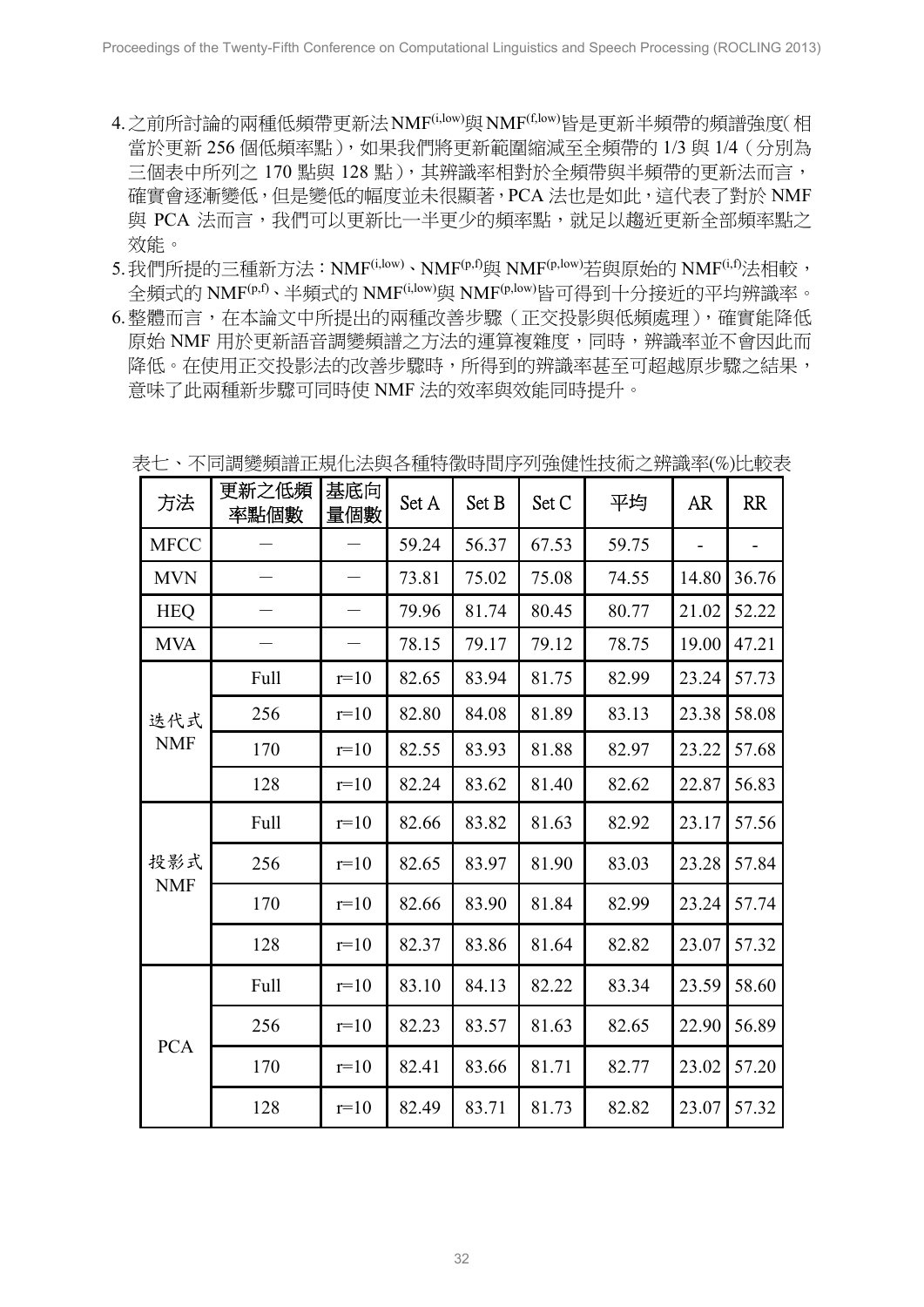(四)迭代法及投影法之運算複雜度及負值頻譜強度之討論

在之前提到,我們所提出的兩種改良式 NMF 調變頻譜更新法,可有效降低原始 NMF 法的運算複雜度,在這裡,我們藉由實驗中各種參數的設定,來具體觀察這些基 於 NMF 之調變頻譜更新法(NMF<sup>(i,f)</sup>、NMF<sup>(i,low)</sup>、NMF<sup>(p,f)</sup>與 NMF<sup>(p,low</sup>))的運算量與所需 時間、藉此比較它們的複雜度。

在參數的設定上,求取調變頻譜的 FFT 點數為 1024 點,由於共軛對稱特性的關係,因 此式 $(1)$ 中的調變頻譜點數 N=513,基底矩陣 W 的行向量數 r=10,迭代式 NMF 法 $(NMF<sup>(i,f)</sup>)$ 與 NMF<sup>(i,low)</sup>)之迭代數 *L* 設為 100,則四種演算法 NMF<sup>(i,f)</sup>、NMF<sup>(i,low)</sup>、NMF<sup>(p,f)</sup>與 NMF<sup>(p,low)</sup> 對於單一調變頻譜向量之更新所需的的乘法運算數目及運作於 MATLAB 程式所需的時 間詳列於表八,在此,執行時間改善率的定義如下:

\n
$$
\text{執行時間改善率 = \n \left( 1 - \frac{\n \text{其他 }\n \text{法िbig}}{\text{NMF(i,f)}\n \text{4k行時間}} \n \right)\n \times 100\%
$$
\n

| 方法                     | 乘法總數(代數表示與參數<br>帶入後的實際值) |       | 在 MATLAB 執行<br>所需時間(msec) | 執行時間改善率<br>(%) |
|------------------------|--------------------------|-------|---------------------------|----------------|
| NMF <sup>(i,f)</sup>   | $L(r^2+2r)+2Nr$          | 22260 | 5.52                      |                |
| NMF <sup>(p,f)</sup>   | 2Nr                      | 10260 | 3.30                      | 40.22          |
| NMF <sup>(i,low)</sup> | $L(r^2+2r)+Nr$           | 17130 | 4.45                      | 19.38          |
| NMF <sub>(p,low)</sub> | Nr                       | 5130  | 1.98                      | 64.13          |

表八 四種基於 NMF 之調變頻譜更新法的複雜度比較

由表八我們可看出,我們提出的三種新方法:NMF(p,f) 、NMF(i,low) 與 NMF(p,low) ,相 對於原始的迭代式全頻帶處理之 NMF(i,f) 法可得到較低的運算複雜度(較少的乘法數 目)及執行時間,其中,投影方式可減少 L(r<sup>2+2</sup>r)次的乘法運算,半頻處理後則可減少 Nr 次的運算量。此外,實際程式運作的時間也都有相當大的改善,其中 NMF<sup>(p,low)</sup>可減 少約 64%的執行時間。

在我們之前的辨識實驗裡,主要是比較四種基於 NMF 的頻譜強度更新技術,但因我們 所提出的正交投影法與線性代數理論中的 PCA 法密切相關,因此實驗裡我們也同時檢 視基於 PCA 的頻譜強度更新技術的效果,簡單來說, PCA 亦是如同 NMF 一般,對於 式(1)的資料矩陣 V 求取一組基底矩陣 W,並符合式(2)之最佳化準則。但跟 NMF 不同 的點在於,PCA 並無限制限制矩陣 W 之行向量其中元素必為非負實數,經由 PCA 所求 出之基底矩陣,其所包含的行向量恰為資料矩陣 V 所對應之共變異矩陣(convariance matrix)其 *r* 個固有向量(eigenvector),前這些固有向量分別對應至共變異矩陣從大至小排 序之前 *r* 個固有值(eigenvalue)。在無非負的限制下,PCA 比 NMF 能夠達到更小的平方 誤差和 (如式(2)所示), 但潛在缺點是, PCA 求出之基底向量與之後使用正交投影方 式求取出的調變頻譜強度可能出現負值,此違背了頻譜強度必為非負值的前提。

以下,我們將討論各種方法(包含 PCA 法)在更新頻譜強度時,所可能產生負值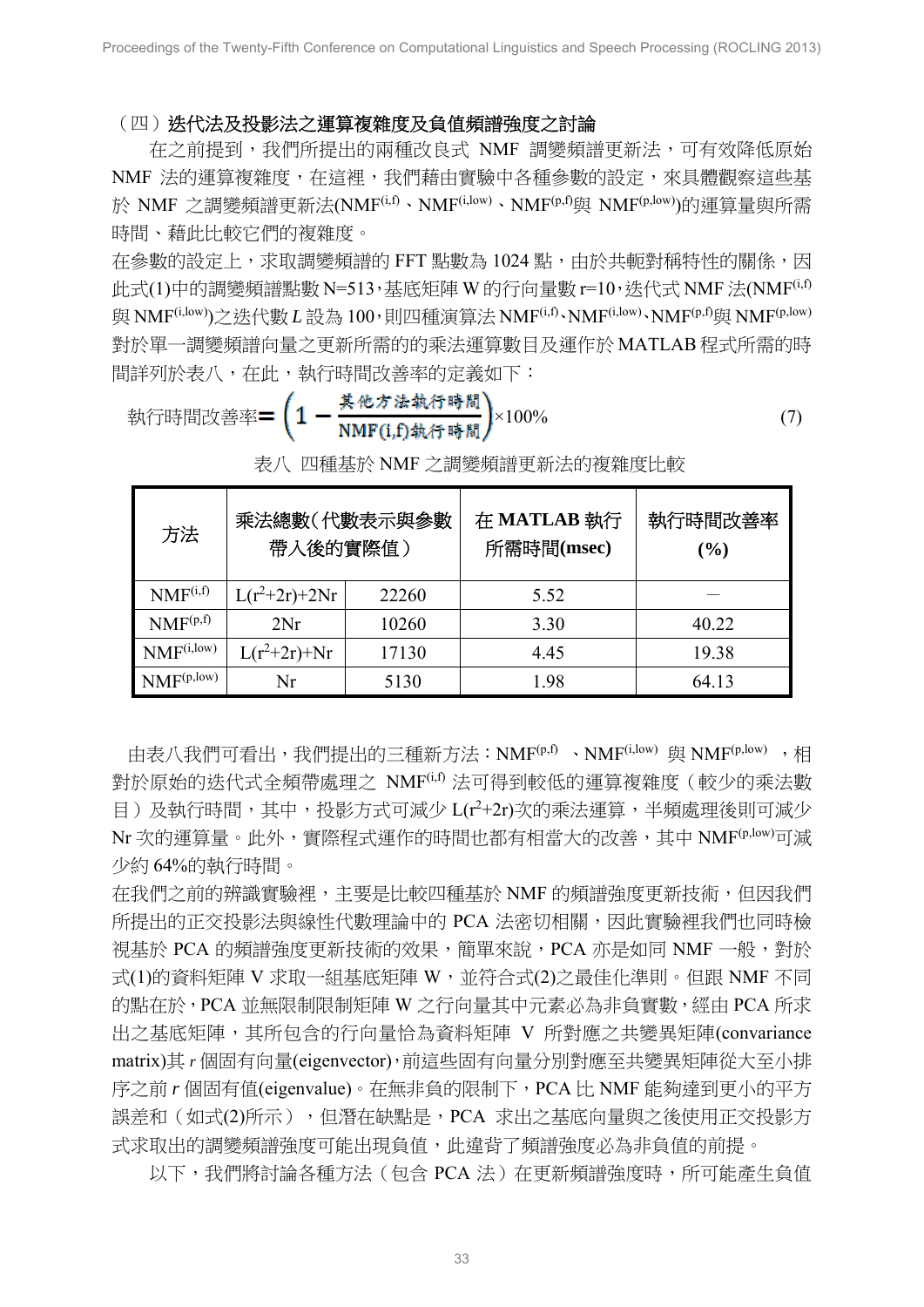的情形,其中,原始利用迭代方式的 NMF<sup>(i,f)</sup>法並不會造成負值的產生,而利用正交投 影方式的 NMF<sup>(p,f)</sup>法在求得正交化矩陣 B時可能產生負值,此外,如前所述,PCA 法也 無法保證所求取出的頻譜強度必不小於零。在此,我們統計在 Aurora-2 資料庫之三個 測試集裡,藉由不同方法其更新後的頻譜強度中所有負數總數,並且平均後得到每一句 中每一維特徵之負數平均數量,列於表八。由表八中可發現到,經由迭代公式所求得之 頻譜強度由於 NMF 法分解非負矩陣的本質,確實不會產生負值,但 NMF 投影法與 PCA 皆有少許的機會得到負值的頻譜強度,其中 PCA 得到負頻譜強度的比率略高於 NMF 投影法約 0.0006%, 雖然頻譜強度為負值並不合理、會引入相位的失真(增加相位π), 但我們發現,由於上述兩種方法得到負值頻譜強度的機率相當低,因此可能對辨識性能 的影響也就不明顯。此結果已在前面的實驗章節中呈現。

| 方法       | NMF <sup>(i,f)</sup> | NMF(p,f)   | PCA <sup>(p,f)</sup> |
|----------|----------------------|------------|----------------------|
| 正值平均數量   | 513                  | 512.53     | 512 24               |
| 負值平均數量   |                      | 047        | 0.7596               |
| 負值率(負值平均 |                      |            |                      |
| 數量/總數量)  | $0\%$                | 0.0009162% | 0.0015%              |

表八 異常之負值頻譜強度數量比較表

### 五、結論

本論文的重點在於改善原始基於迭代方式、非負矩陣分解(NMF)之全頻帶調變頻譜 更新法之複雜度,同時保有其對語音特徵的雜訊強健化效能,所提出之方法與原始法最 大不同在於,我們採取一次性的正交投影方式來求取在基底頻譜矩陣之展開空間(the spanned subspace)的新調變頻譜強度,而原始的迭代方式則是利用逐次逼近的方式來求 得基底頻譜之權重。同時,我們根據語音調變頻譜其主要辨識資訊都集中在低頻區域的 瞭解,提出了單獨更新低頻調變頻譜的模式,同是提升調變頻譜更新法的執行效率。就 實際運行於 MATLAB 程式中、執行時間的改善程度來看,投影法可降低 40.22%的執行 時間,半頻處理則可降低 19.38%以上的時間;特別的是,我們發現在 Aurora-2 資料庫 的辨識實驗中,上述兩種改善運算複雜度之方式幾乎不會影響 NMF 調變頻譜更新法對 應之辨識精確度,仍能提供原始 MVN 預處理後的 MFCC 特徵顯著的辨識率提升。

 在未來的展望中,我們可將投影法與其他特徵時間序列域強健技術做結合,或是藉 由 NMF 找出各種雜訊的基底,再藉由頻譜消去法(spectral subtraction, SS)或其他消噪法 達到抑制雜訊或提升辨識率的效果。此外,也可進一步在其他資料庫上處理(如中文數 字語音或是更多字彙的資料庫),使其在現實層面中能有更多實際的應用。

# 參考文獻

[1] 王小川, "語音訊號處理," 全華科技圖書, 2004.

[2] S. Furui, "Cepstral analysis technique for automatic speaker verification," IEEE Trans.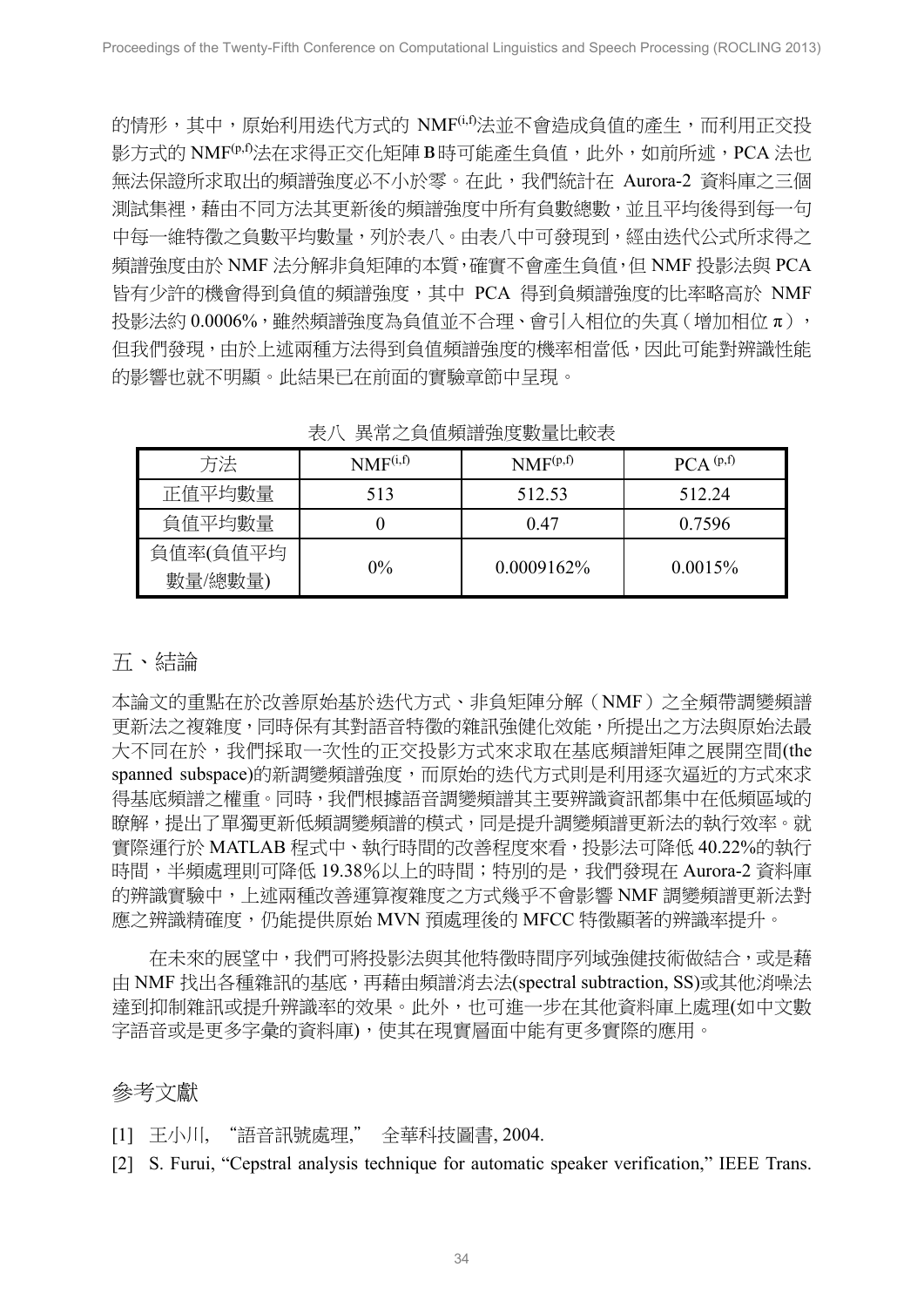On Acoustics, Speech and Signal Processing, pp.254-272, 1981.

- [3] S. Tiberewala and H. Hermansky, "Multiband and adaptation approaches to robust speech recognition," 1997 European Conference on Speech Communication and Technology (Eurospeech 1997).
- [4] S. Yoshizawa, N. Hayasaka, N. Wada and Y. Miyanaga, "Cepstral gain normalization for noise robust speech recognition," 2004 International Conference on Acoustics, Speech and Signal Processing (ICASSP 2004), pp.1021-1024, 2004.
- [5] H. Hermansky and N. Morgan, "RASTA Processing of speech features," IEEE Trans-actions on Industrial Electronics, IEEE Trans. On Speech and Audio Processing, 1994.
- [6] C. Chen and Bilmes, "MVA Processing of speech features," IEEE Trans. on Audio, Speech and Language Processing, pp.257-270, 2006.
- [7] F.Hilger and H. Ney, "Quantile based histogram equalization for noise robust large vocabulary speech recognition," IEEE Trans. on Audio, Speech and Language Processing, pp.845-854, 2006.
- [8] A. Torre, A. M. Peinado, J. C. Segura, J. L. Perez- Cordoba, M. C. Benitez, and A. J. Rubio, "Histogram equalization of speech representation for robust speech recognition," IEEE Trans. Speech Audio Processing, vol. 13, no. 3, pp. 355–366, May 2005.
- [9] X. Xiao, E. S. Chug and H. Li, "Normalizing the speech modulation spectrum for robust speech recognition," IEEE International Conference on Acoustics, Speech and Signal Processing (ICASSP 2007), 2007.
- [10] L. C. Sun, C. W. Hsu and L. S. Lee, "Modulation spectrum equalization for robust speech recognition," 2007 Automatic Speech Recognition and Understanding (ASRU2007).
- [11] C. C. Lai, "Study of modulation spectrum normalization for robust speech recognition," Master's thesis, National Chi Nan University, Taiwan, July. 2011.
- [12] N. Kanedera, T. Arai, H. Hermansky, and M. Pavel, "On the importance of various modulation frequencies for speech recognition," Eurospeech 1997.
- [13] D. D. Lee and H. S. Seung, "Learning the parts of objects by non-negative matrix factorization," Nature, 401:788–791, 1999.
- [14] D. D. Lee and H. S. Seung, "Algorithms for non-negative matrix factorization," Ad-vances in Neural Information Processing Systems 13, 2000.
- [15] B. Schuller, F. Weninger, M. Wollmer, Y. Sun, and G. Rigoll, "Non-negative matrix factorization as noise-robust feature extractor for speech recognition," ICASSP 2010.
- [16] David L. Donoho, "Compressed sensing," IEEE Transactions on Information Theory, 52(4): 1289-1306, 2006.
- [17] Wen-Yi Chu, Jeih-weih Hung, and Berlin Chen, "Modulation spectrum factorization for robust speech recognition," APSIPA 2011.